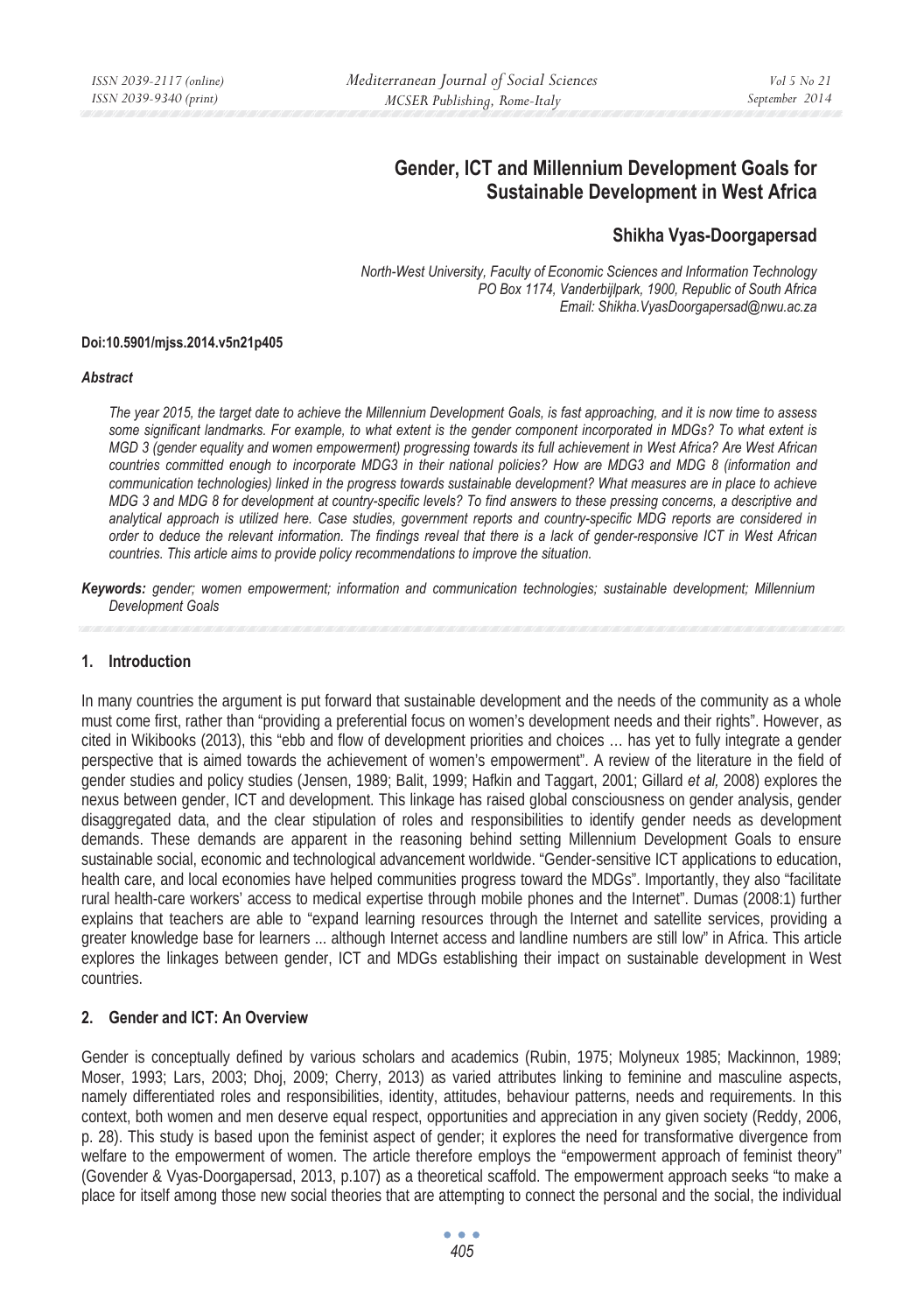| ISSN 2039-2117 (online) | Mediterranean Journal of Social Sciences | Vol 5 No 21    |
|-------------------------|------------------------------------------|----------------|
| ISSN 2039-9340 (print)  | MCSER Publishing, Rome-Italy             | September 2014 |
|                         |                                          |                |

and society, the micro and the macro" (http://www.mpow.org). The approach is also substantially useful to translate the "political ramifications of women's empowerment, that is the transformation of gender relations, into gender planning" (Wieringa, 1994) in policies and programmes required for sustainable development. Furthermore, this article aligns the concept of women empowerment with IT/ICT, and recognizes this linkage as having "the potential to advance women economically", which may well be "the most exciting transformative feature of technology … [because] empowering women and improving the efficiency of their work is critical for reducing poverty" (Gill *et al*, 2012).

According to Gillard *et al* (2007), the "IT/ICT workforce is a fairly new professional sector, particularly in many developing countries, yet women occupy a minority of positions and gender inequalities that are well established in many other sectors are being replicated in the IT/ICT industries" (p.10). While there is recognition of the potential of ICT as a tool for the promotion of gender equality and the empowerment of women, a 'gender divide' has also been identified, reflected in the lower number of women accessing and using ICT compared with men. Unless this gender divide is specifically addressed, there is a risk that ICT may exacerbate existing inequalities between women and men and create new forms of inequality (Sandys, 2005).

Studies have revealed the fact that there is still "a common trend of male dominance of ICTs across the globe (Formatex, 2006; NDP, 2007; Hafkin, 2003; Maleka, 2011). This is particularly prevalent in developing countries on the African continent. Due to the fact that "technology is seen as gender-neutral" (Maleka, 2011, p.43) there is a lack of coherent research practice to analyze gender disparities in ICTs across human levels of interaction (Fialova, 2006). Although technological advancements have created opportunities for social and economic development, "their use continues to be governed by existing power relations where women frequently experience relative disadvantage" (Institute of Development Studies, 2013). Significant concerns can be raised in this regard, namely: "Who benefits from ICTs? Who is dictating the course of ICTs? Is it possible to harness ICTs to serve larger goals of equality and justice? Central to these concerns is the issue of gender and women's equal right to access, use and shape ICTs" (Gurumurthy, 2004, p.1). Technological progression can enhance women's empowerment by offering them opportunities in IT-driven jobs, thereby promoting the "feminisation of employment" (Howcroft & Richardson, 2007). Yet there are vastly exaggerated claims about the likely 'impact' of new technologies on social, economic, cultural and working lives (Huws, 2003; Woolgar, 2002; Gillard *et al*., 2007). In many societies, because of traditional role patterns, there are frequently clear obstacles which mean that women and men do not benefit equally from the advantages of technological progress (Elsaadani, 2012). This is clearly witnessed in situations where "women and men have different needs and constraints when accessing and using ICT". The World Bank Group (2013) points out that in many societies, "women's and men's access to and use of technology are rooted in behavioral, cultural, and religious traditions" (p.3). Such circumstances may confine women exclusively to household activities, making them financially dependent on men and excluding them from decision-making processes.

It is evident that "policy-making in technological fields often ignores the needs, requirements, and aspirations of women unless gender analysis is included" (Hafkin, 2002). A recent study of hundreds of development projects, either with ICT as the major sector or with substantial ICT components, showed that "more than one-third of all projects had a high degree of awareness of gender issues, but that the gender-sensitivity carried over to the ICT components in only 10 percent of the projects" (p.4).

In order to find solutions to meet these challenges and address or mitigate them, issues of gender in the ICT domain were explored globally at the World Summit on the Information Society (WSIS), held in Geneva in 2003. The following areas were discussed as possible plans of action (compiled from WSIS, 2003):

- Action is required to remove the gender barriers to ICT education and training and promote equal training opportunities in ICT-related fields for women and girls. Early intervention programmes in science and technology should target young girls with the aim of increasing the number of women in ICT careers. The exchange of best practices on the integration of gender perspectives in ICT education should be promoted (11  $(q)$ ).
- It is imperative that programmes focus on gender-sensitive curricula in formal and non-formal education for all. Enhancement of communication and media literacy for women with a view to building the capacity of girls and women to understand and to develop ICT content is another important objective (23 (h)).
- In co-operation with each country concerned, there is a need to develop and launch a composite ICT Development Index (Digital Opportunity Index). This could be published annually, or every two years, in an ICT Development Report. The index could show the statistics while the report would present analytical work on policies and their implementation, including gender analysis, depending on national circumstances (28 (a)).
- Gender-specific indicators on ICT use and needs should be developed, and measurable performance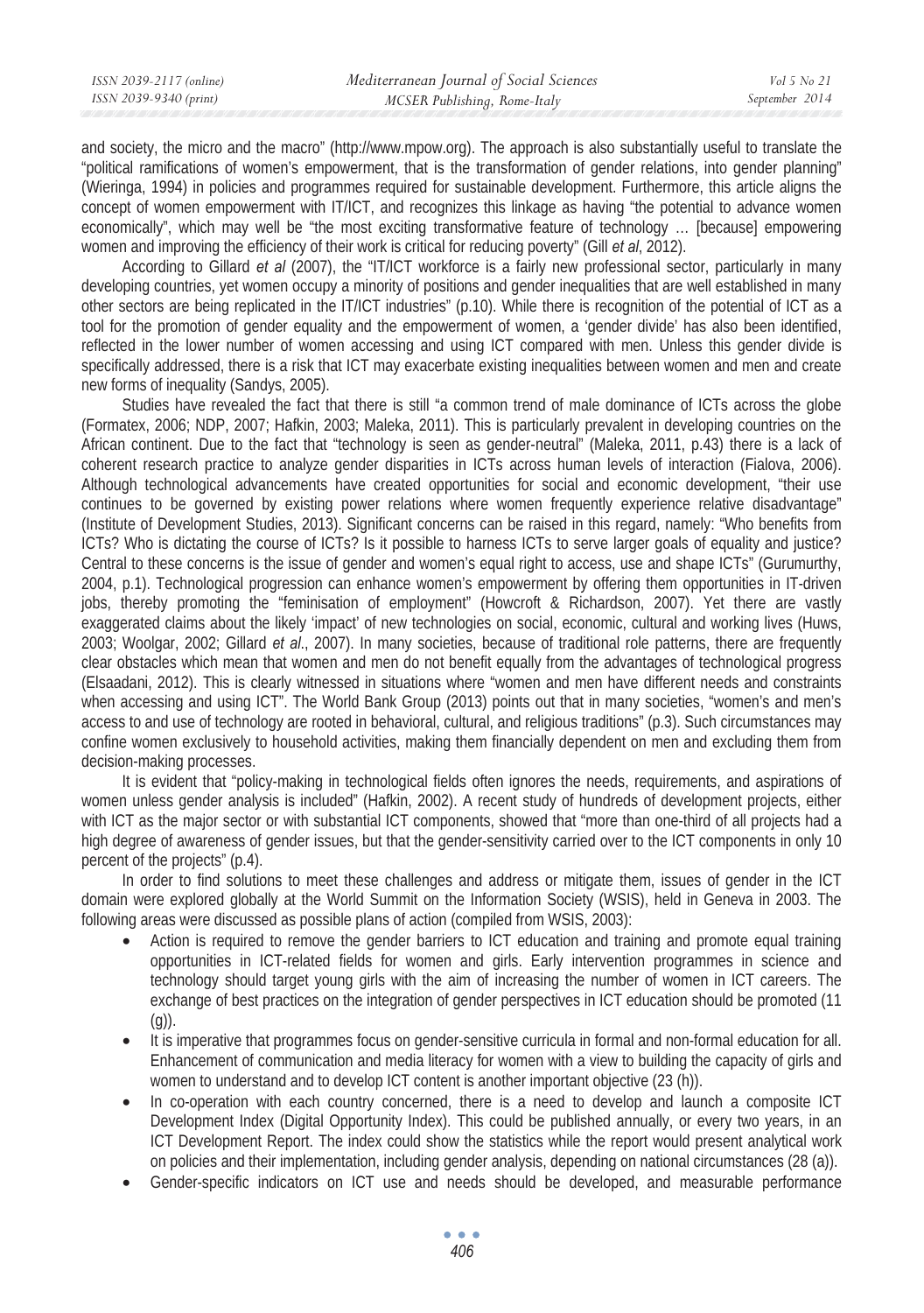| ISSN 2039-2117 (online) | Mediterranean Journal of Social Sciences | Vol 5 No 21    |
|-------------------------|------------------------------------------|----------------|
| ISSN 2039-9340 (print)  | MCSER Publishing, Rome-Italy             | September 2014 |

indicators should be identified to assess the impact of funded ICT projects on the lives of women and girls (28  $(d)$ ).

This international exploration of bringing a gender aspect into the arena of ICT is a significant consideration for women empowerment and sustainable development. Because this discussion raised some particularly valid concerns, the issue was placed on the agenda for the second phase of WSIS, held in Tunis in 2005. These efforts resulted in the establishment of the WSIS Gender Caucus, which has a number of important objectives, among which are to (compiled from WSIS Gender Caucus, 2003):

- acknowledge gender equality and women's rights as cross-cutting principles;
- include women as leaders and decision-makers in all planning processes for the Summit and recognize that women's perspectives can make a significant contribution to aligning the Summit with the Millennium Development Goals;
- develop projects that will collect and analyze appropriate gender specific data and reporting mechanisms to evaluate and monitor the impact of ICT developments on women and girls;
- implement an information dissemination campaign that includes a wide range of media such as radio, drama and print and a variety of languages; and
- commission a study on the interaction between gender equality and ICT, which should include development of a gender equality and ICT baseline study, indicators, conceptual tools and case studies on the impact of ICT on achieving gender equality, to inform the dialogue of the Summit.

Despite all these efforts, it is (officially) recorded and witnessed that in African countries, especially the francophone countries, women are deprived of information facilities and other communication devices and. hence they experience significant ICT challenges. This has led to what can be described as a digital divide based on gender. In terms of the MDGs and sustainable development, these countries are experiencing a 'gender-based digital divide' in which women are 'digitally deprived'. To bridge this gap, the WSIS Gender Caucus has opened the opportunity for African organizations to list their representations as groups that are concerned about gender equality. Some of the significant names on this list are: ABANTU for Development; the African Connection Programme; AMARC Africa; APC Africa Women's Programme; Network of African Women Economists; Zimbabwe Ministry of Transport and Communications, to name but a few. In the case of West Africa, UNDP/SURF West Africa is also registered as a participant organization.

### **3. Gender and ICT: Overview of the African Continent**

Schapera (cited in Vyas-Doorgapersad and Lukamba, 2011, p.95) has observed that before the era of Christianity (pre-42 BC), men dominated the intellectual world and women had no legal status; they were at the mercy of their male relatives and husbands; a woman's destiny was marriage and motherhood. As Guy (1990) puts it, women in Africa were "precious objects of exchange and control"(p.33). In order to fight for the rights of women, and advance women empowerment globally, the feminist movements were instrumental in the compilation and implementation of the Universal Declaration of Human Rights (1948); the Convention on the Political Rights of Women (1952); the Civil and Political Rights International Act (1966); and the Convention for the Elimination of All Forms of Discrimination against Women (1979). The African continent was faced with significant global pressure and this resulted in an addendum being added to the African Charter on Human and People's Rights, known as the Protocol on the Rights of Women in Africa. The Charter was adopted by the African Union (AU) in 2003, followed by the Declaration on Gender Equality in Africa, adopted in 2004.

In addition, the Millennium Development Goals were drawn up to advance development in under-developed countries. The significance of MDG 3 is identified in the report entitled *African Common Position on the Review of the Millennium Declaration and the Millennium Development Goals* (African Union, 2006), stating that "the promotion of gender equality and empowerment of women is vital to achieving sustainable development. Generally, in Africa, women continue to suffer deep and systematic discrimination and exclusion. They also have less representation in political leadership and decision-making process. As a prerequisite for sustainable development, African governments need to address gender imbalances through the promotion of gender equality and empowerment of women". This statement is furthermore substantiated with an added justification by Professor Clement Dzidonu (2002) claiming that African countries, "as part of their efforts to achieve the MDGs through the use of ICTs must take steps to identify and address those critical success factors that will ensure progress towards achieving these developmental goals" (p.36).

Along with the bi-lateral and multi-lateral treaties and international agreements, regional African governments must ensure that gender equality interventions are made at both policy and personal levels. After all, "if African women do not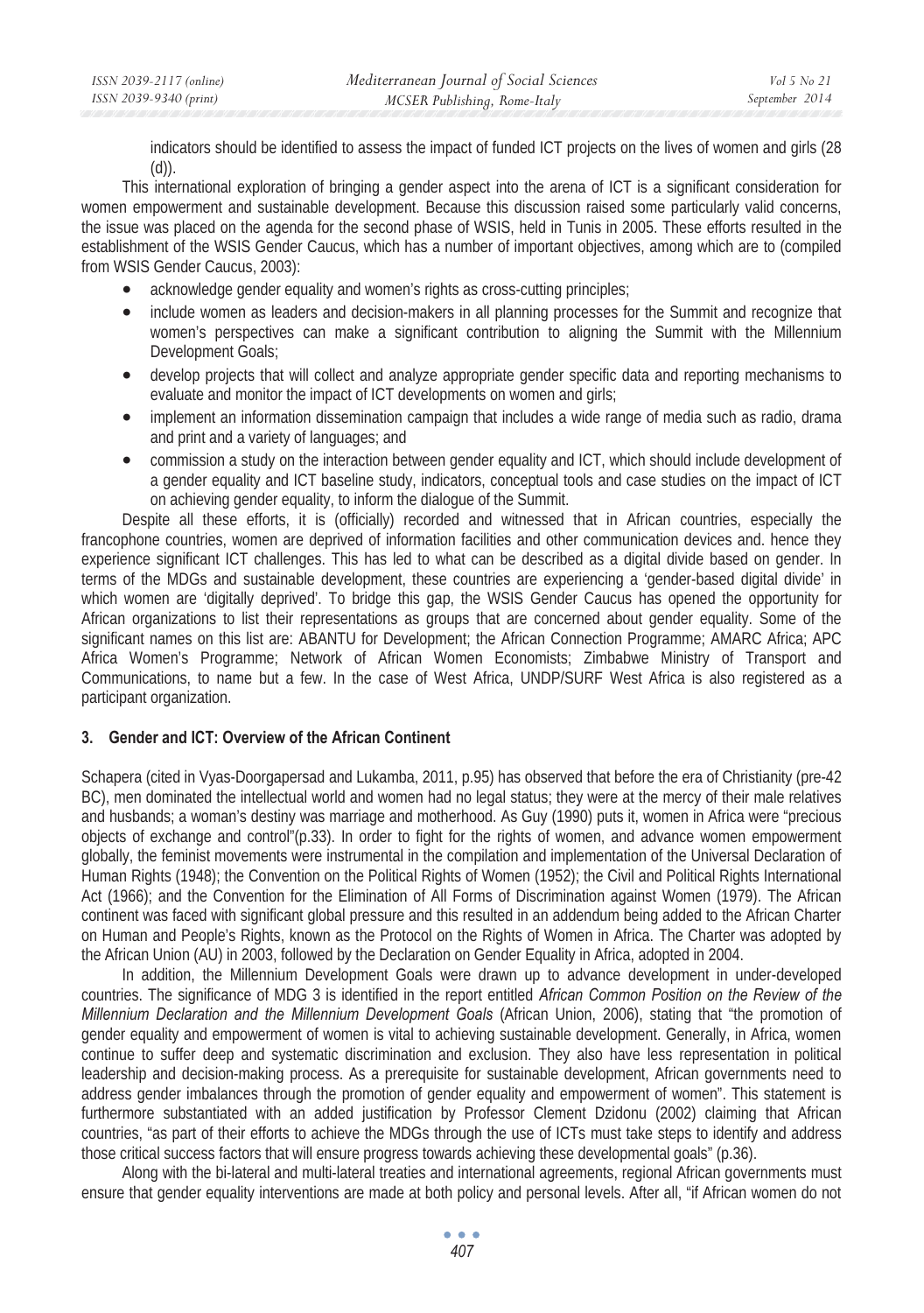take advantage of the opportunity offered by ICTs to 'catch up' technologically, they will find themselves further marginalized" (cited in Huyer and Sikoska, 2003, p.5).

#### **4. Gender and the Millennium Development Goals (Goals 3 and 8) in West Africa**

West Africa (also known as the western part of Africa or Western Africa) incorporates a number of countries, namely Benin, Burkina Faso, Ivory Coast, Cape Verde, Gambia, Ghana, Guinea, Liberia, Mali, Mauritania, Nigeria, Senegal, Sierra Leone and Togo. These countries have faced the ordeals of conflict, war, and dictatorship. In order to bring peace and enhance development, the United Nations Security Council Resolution 1325 was adopted in 2000, whereby the significant involvement of women was considered in social restructuring. This feminist reform resulted in the establishment of the Women in Peace-building Network (WIPNET) across West Africa. The Economic Commission of West African States (ECOWAS) confirmed (United Nations Economic Commission for Africa Sub-Regional Office for West Africa, 2012), "the cross-cutting nature of gender [and with] a major move to provide the necessary structures and frameworks for gender mainstreaming, ECOWAS established a Gender Development Center in 2003" (p.11). The success of this initiative correspondingly led the way towards the institutionalization of Women Peace and Security Network-Africa (WIPSEN-Africa) in 2006. All these "efforts were strengthened by the adoption of the gender policy document to mainstream gender in the sub-region and empower women" (p. 11).

The main function of gender-based empowerment structure(s) is to "mainstream gender in all legislation, government policy and planning. However, although the legal and political environments can be regarded as enabling of gender equality, the biggest challenge is the implementation of programmes aimed at attaining this goal" (Isaacs, 2007, p. 7). In the case of West Africa, the report entitled *Tracking progress in the implementation of regional and international agendas, including NEPAD and other special initiatives in the sub-region to promote gender equality and empower women: MDG 3*, released by the UN Economic Commission for Africa Sub-Regional Office for West Africa ECA/SRO-WA (2012) states that "although periodic monitoring of implementation suggests considerable progress registered in attaining some of the indicators, and the potential in others, challenges still persist and could jeopardize meeting the set target date of 2015" (p.13). The report stresses that poverty remains widespread, mainly because of the dearth of economic opportunities. This is the basic reason why women in West Africa are caught up in a "vicious circle deepening the already critical access to health, education, and political participation". The report on *MDG 2013: Assessing Progress in Africa toward the Millennium Development Goals – Food security in Africa: Issues, challenges and lessons* (a collaborative effort by the African Union Commission (AUC), the United Nations Economic Commission for Africa (ECA), the African Development Bank (AfDB) and the United Nations Development Programme (UNDP), 2013), states that although the progress towards achievement of MDG 3 in West African countries is fairly significant, "cultural practices (including inequitable inheritance practices in a few countries, early marriages and household power dynamics), low economic opportunities for women and limited political involvement continue to impede progress in meeting this goal" (p.47). The report goes on to stress that if there is to be an improvement in this parlous situation, there must be cultural transformation to reverse the "negative attitudes" towards gender equality and women's empowerment. Policy changes must be made to address all aspects of gender discrimination in the public education system and women must be afforded sustainable economic opportunities. In other words, there must be "increased participation of women in productive and remunerative economic activities" and women's voices must be heard loud and clear in decision-making "at all levels of society".

In order to align MDG 3 and MDG 8, a Gender and ICT Network has been established in West Africa. This network is a collaborative effort at global and regional levels, comprising the Environmental Development Action in the Third World (ENDA) [an international body]; the Monitoring Centre for Information Systems and the Internet in Senegal (l' Observatoire des Systèmes d'Information sur les Réseaux et Inforoutes du Sénégal – OSIRIS); and the Senegalese Telecommunications Regulations Agency (l' Agence sénégalaise de Régulation des Télécommunications – ART) [which are regional bodies]. The aim of the network is to bring gender issues into the ICT sector. To analyse the significance of ICTs (MDG 8) for fulfilling the objectives of MDG 3, a research initiative was conducted by the Gender and ICT Network [Regentic] in West Africa. The research covered countries like Benin, Burkina Faso, Cameroon, Mali, Mauritania and Senegal [the francophone countries]. The research was sponsored by the International Development Research Centre. The findings of the research are presented below in summary form (compiled from Hafkin and Huyer, 2007):

- There is a gender digital divide in the six francophone countries in Africa. The composite indicator of women's participation in information technology circles is a mere 0.65, meaning that women have 35% fewer opportunities and benefits than men with regard to ICT.
- In these African countries men have developed a level of skills in the use of computers in the jobs they hold;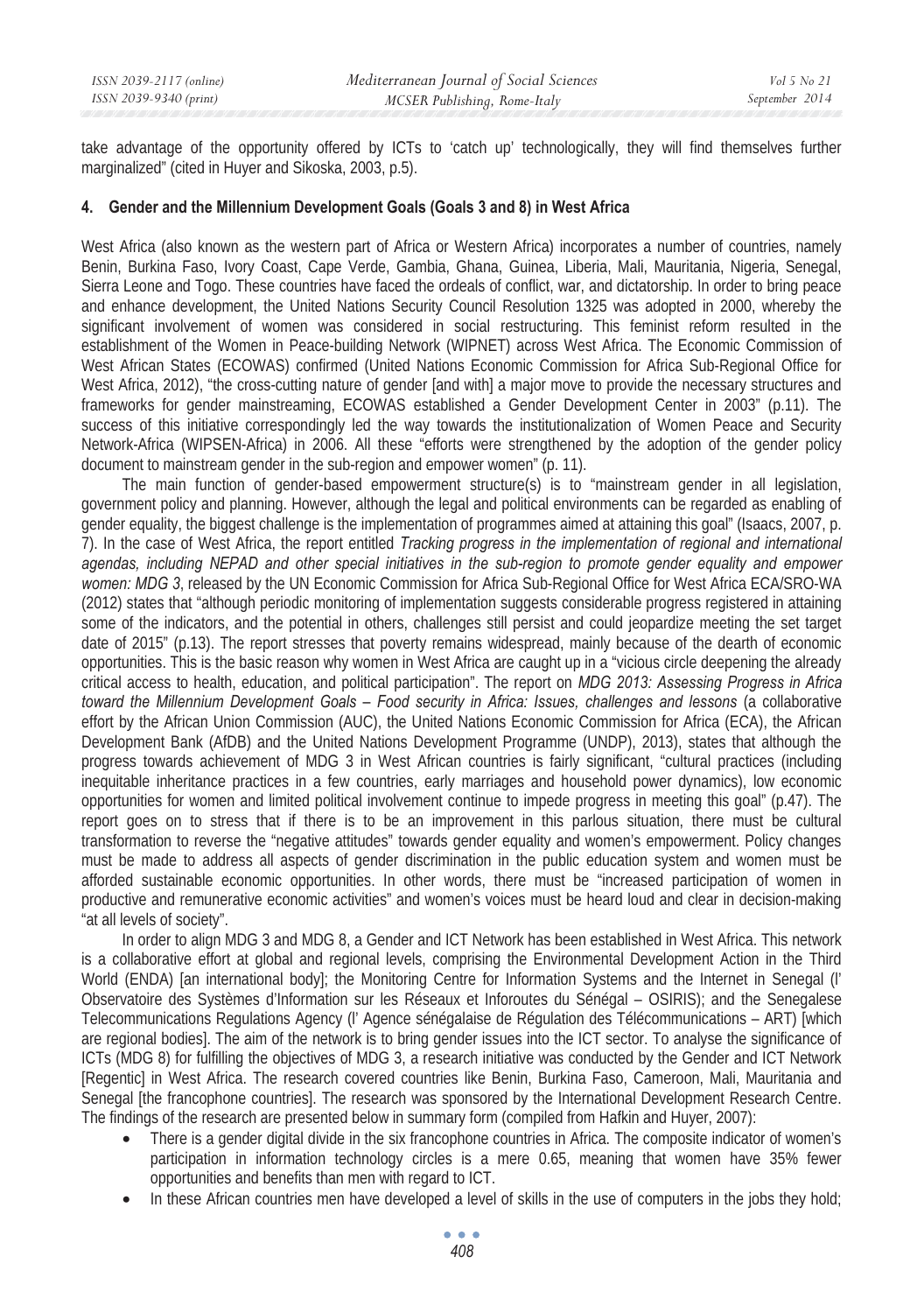the women tend to work at entry-level positions and while they are educated in computer use, the training provided tends to be at elementary level. These young women were not involved in creating electronic texts or using computers at a more advanced level. Women are not involved at all in developing ICT systems.

- While young women who are secondary school graduates have become the *majority* of those working in the ICT sphere in these countries, they tend to remain at the level of users and do not become managers or technical analysts. They gain computer skills as an entry tool for secretarial or data-entry jobs but rarely advance beyond this level.
- Very little local content is available in the francophone countries on gender issues.
- Few people are aware of gender issues in ICT (p.31-33).

This research initiative in West Africa incorporates sections exploring '"*Sustainable Development Policies*'... concerned with the necessity, at the dawn of the information society, for the inclusion of gender issues in ICT policies, ... [and the] '*Development of Relevant Indicators*' which relates to the method used to determine how to evaluate and measure the gender situation in the ICT sector". The author maintains that there were "a multitude of inequalities" that came to the fore in the on-site research. The final section provides a "composite analysis of this data, and suggests action plans for the promotion of '*gender equality in the African information society*'" (Mottin-Sylla, 2005, p.22).

Another research project was conducted which links MDG 3 and 8. This study is entitled *ICTs and gender in primary and secondary education in West and Central Africa.* The research was undertaken in the years 2004-2005 in 40 primary and secondary schools. The results indicate that "at school, priority ICTs access was given to the most motivated pupils, regardless of sex, although the boys seemed to have more access to computers outside of school, e.g., at cybercafés. Some teachers remarked that in terms of handling computer tools, in general, the boys seemed to have mastered the computer better than the girls. In most cases, a few boys were labelled 'ICT experts' by their friends" (cited in PanAfrican Research Agenda (PanAf), 2009, p.66). Another research initiative that is cited in the *PanAfrican Research Agenda on the Pedagogical Integration of ICTs: Phase 2*, reveals that "the problem is exacerbated by the fact that girls appear to be alienated by ICTs, considering them as belonging to the masculine realm". A similar investigation of "computer savvy" among university students indicated that female students were less skilled in the use of information technologies than their male counterparts (p.66).

### **5. Conclusion and Policy Recommendations**

In order to bring gender equality and equity into the ICT sector, it is vital to consider the existing challenges and policy gaps and to find solutions for improvement. This section explores some of the significant challenges regarding gender and ICT and tries to make relevant policy recommendations for implementation in West African countries.

In Benin, the reason for lack of gender involvement in the information and technology sector is the shortage of educational resources. The country is currently in a process to "narrow the gender literacy gap (47.9% for males and 23.3% for females in 2002)" (e-learning Africa news portal, 2014). A study on gender equity in ICT in Burkina Faso, "published by Sylvestre Ouédraogo in September 2000" (Fall, 2007, p.7) indicated that "the Internet users polled were mainly men (68.7%)" (p.7). In Cape Verde, the government has obtained the assistance of private sector to establish IT centres, but, in reality, "only an insignificant fraction of the population can use these services because the majority of families are poor. Added to this, the rural areas are not served at all. Currently the 20 cyber cafés on the islands are restricted to Praia and Mindelo with little else on the other islands" (Agyeman, 2007, p.7). An exploratory study conducted by the Panos Institute West Africa (PIWA) and the United Nations Development Programme (UNDP) in 2009 covered the countries Côte d'Ivoire, Ghana, and Senegal*.* The aim was to explore gender inequalities that "are particularly reflected at an economic level, with strong disparities between the incomes of men and women. It seems that in many cases, women are not only excluded from equal social and economic opportunities but also from the benefits offered by ICT, from access to new technologies and from a place within the information society" (Fraser-Moleketi & Senghor, undated, p.25).

According to the Republic of Gambia: Programme for Accelerated Growth and Employment [PAGE] 2012-2015 (Ministry of Finance and Economic Affairs, 2012), "Gambia is a patriarchal society characterized by male hegemony and other socio-cultural factors that interplay to influence the interactions between the genders and social groups" (p.112). In some cases these inequalities have led to the exclusion of women and girls, from "actively participating in the development process of the country. Overall, gender responsiveness in Gambia is, low" (p.112).

Women "represent less than 10 per cent of the Internet users in Guinea" (United Nations Conference on Trade and Development: Information Economy Report 2006, p.169). There is a similar scenario in Liberia. According to the Republic of Liberia Agenda for Transformation: steps towards Liberia rising 2030 (undated), "the culture of patriarchy pervades Liberian society, beginning in the family with men as heads of households, and serves as the model for organizing society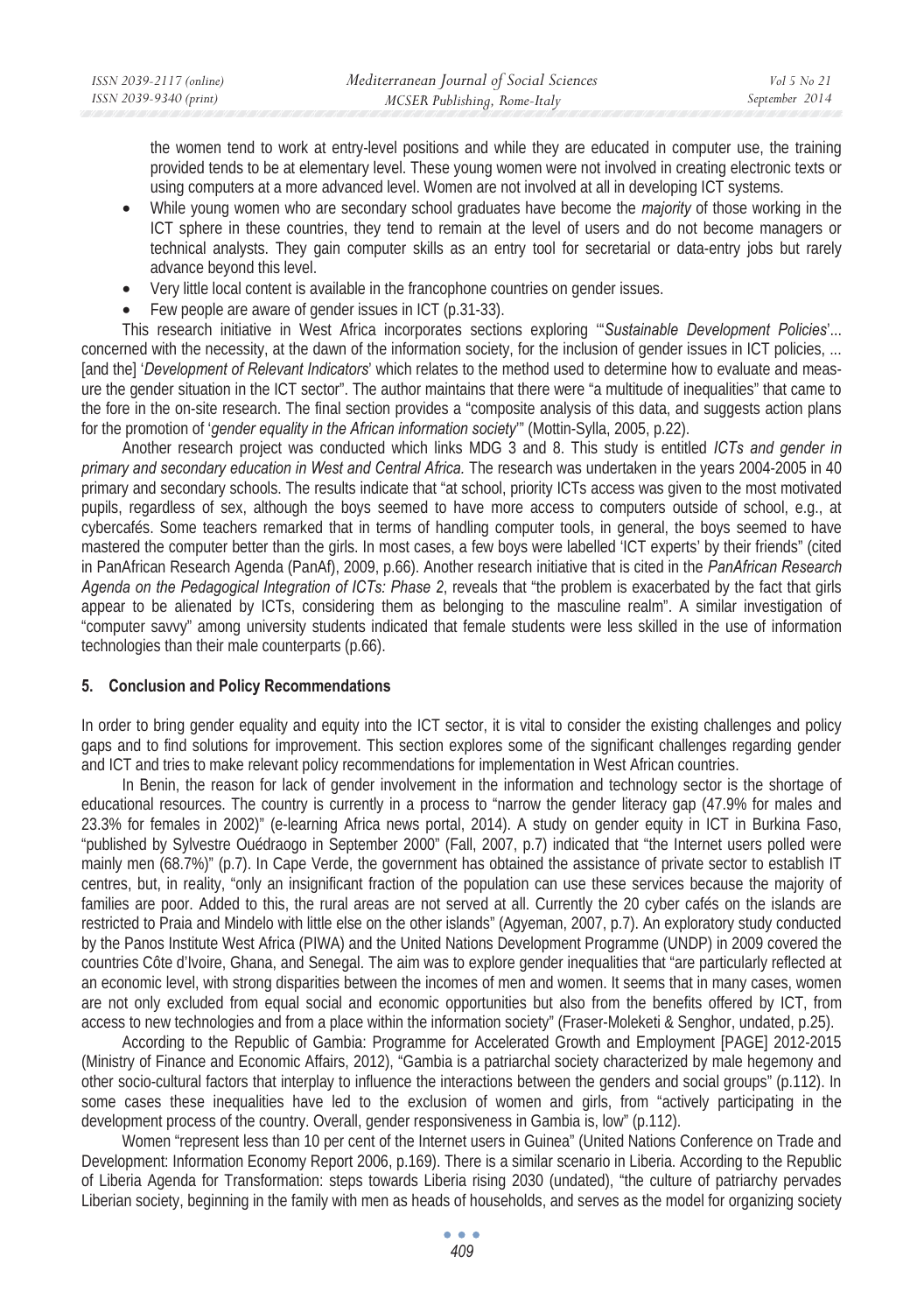| ISSN 2039-2117 (online) | Mediterranean Journal of Social Sciences | Vol 5 No 21    |
|-------------------------|------------------------------------------|----------------|
| ISSN 2039-9340 (print)  | MCSER Publishing, Rome-Italy             | September 2014 |
|                         |                                          |                |

– its economy, politics and socio-cultural life" (p.126). Similarly, in Mali, a better understanding of the "interplay of information and communication technology (ICT) and the role of women in facilitating social, political and economic development" is needed. Mali is described as a least developed country (LDC). Women in this country face the unenviable prospect of "low literacy rates, high birth rates, high infant and maternal mortality rates, and low incomes … The benefits of ICT development [and its integration] with gender equity would go a long way to inform "policymakers' understanding of ICT diffusion and its benefits to people in LDCs" (Dumas, 2008).

In general, women have one chance in three less than men of benefiting from the African information society in Mauritania (Biztech Africa, 2012). It appears that the ICTs are seen as tools for transformation and are expected to change the status quo. One cannot but wonder just how many African women in rural communities can access ICTs services.

In Nigeria, there are no libraries or information centres in rural areas (Jorge, 2002), while ICT infrastructure in Sierra Leone is in dire need of reform (World Bank , 2005; Government of Sierra Leone, 2005; US Department of State, 2003; United Nations Conference on Trade and Development: Information Economy Report 2006). According to Agyeman-Duahl (2007) Togo has no official ICT policy (p.4).

Based on the challenges explored above, this article proposes the following recommendations to be included in policy documents:

- Policy documents must accommodate the provision of free education for girls. This will improve female enrolment at institutes of learning. Furthermore, the utilization of e-learning processes can enhance the level of technological skills among female learners. This will, in the future, bring technological transformation and the socio-economic advancement of women in society.
- In order to improve the gender-based technologically enhanced skilled force, West African governments need to engage the stakeholders (men and women) from public and private sectors to discuss the varied roles for mutual benefit.
- To accommodate gender issues in the ICT policy, research on gender disaggregated data is imperative to identify the varied roles, responsibilities and requirements of men and women.
- Gender policies must be aligned with ICT policies in a cross-cutting manner, linking the development aspect of education and training in an e-environment for improved technological development of girl/women learners.
- Political will is a vital component to structure legislative measures that accommodate gender equality in the ICT sector.
- Capacity-building initiatives must be established for gender-based training for ICT.
- Gender-based ICT training for women empowerment needs an individual vote in the budget statements.
- Monitoring and evaluation procedures need to be established for quality evaluation, review and sustainability of gender-based ICT for development.

In addition it is recommended that policy documents incorporate the establishment of one-stop call centres in the rural areas. Once these centres are in place, community development workers should be deployed to educate women in regional/local language(s). The West African governments need a dual approach: first, to improve the ratio of girls/boys education in the schools for gender balance and equity (MDG 3), and secondly, to incorporate ICT in the school curricula at educational and vocational levels (MDG 8). Incorporation of capacity-building programmes in national policies; investment in girls' education; provision in the budget for ICT training at country-specific levels; and introducing financial opportunities for women in technologically enriched IT jobs, will assist West African countries to achieve women empowerment (MDG 3) in ICT sector (MDG 8), and to gain an understanding of the empowerment approach utilized as a theoretical framework in this article.

In order to address the challenges facing women empowerment in the African continent as a whole, the APC-Africa-Women network has been set up for aligning MDG 3 with MDG 8. It is a network of varied institutions and individual stakeholders aiming to empower African women's organisations through the access and utilization of ICTs, thereby working towards gender equity and equality. APC-Africa-Women network is a part of the Africa regional programme of APC's Women's Networking Support Programme (APCWNSP). Another initiative is Africa: African Women's Development and Communications Network (FEMNET), which aims to promote the development of African women.

A close examination of the available literature and official reports reveals that although certain West African countries such as Ghana, Sierra Leone and Liberia are in a position to achieve MDG 3 and 8 (albeit it only to some extent), the same cannot be said of other countries, notably Mali, Guinea Bissau and Cote d'Ivoire. These three West African countries are still struggling under dictatorships, political uncertainty, poor leadership and weak governance.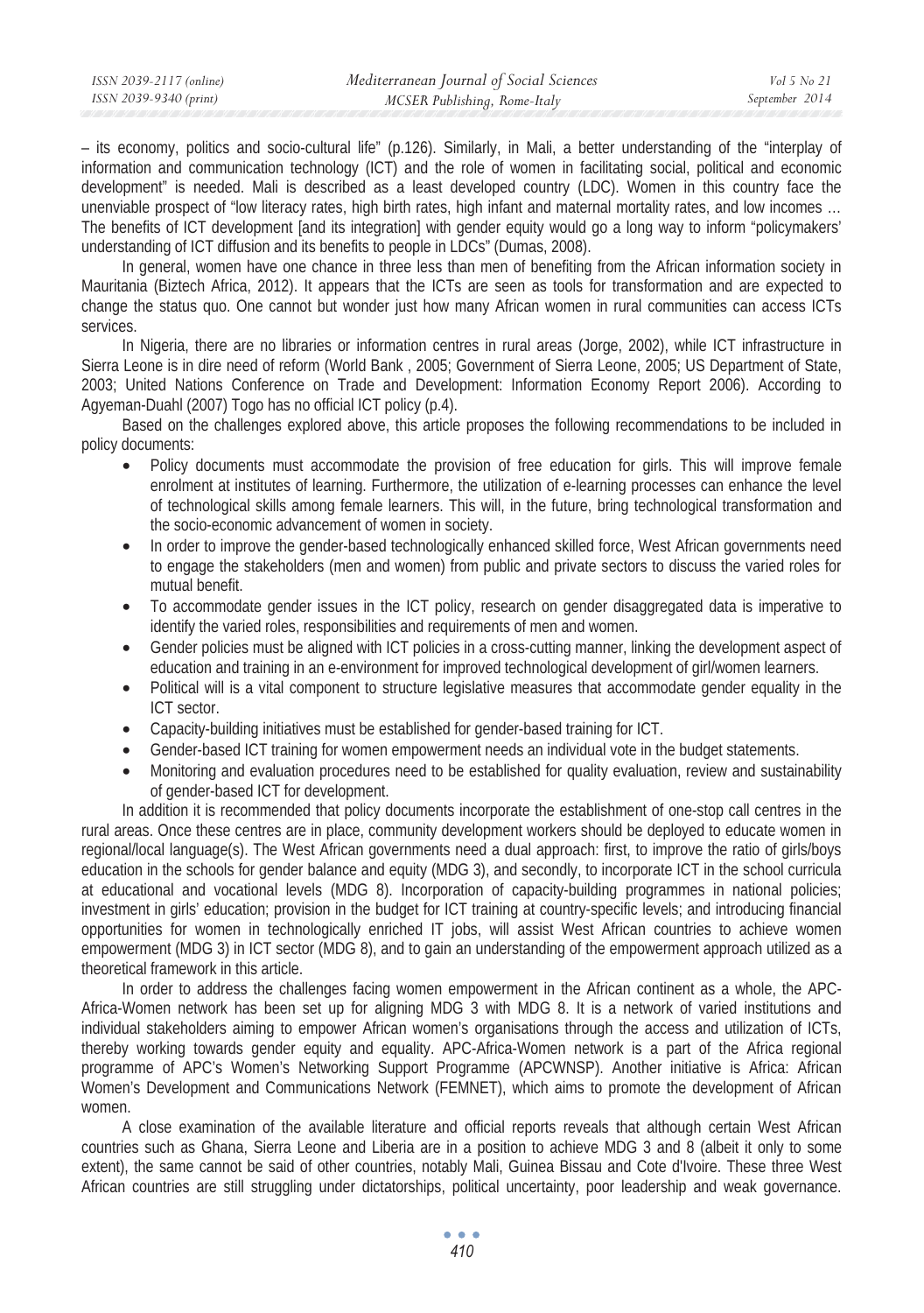Indeed, at this point in time, the road ahead to achievement of these MDGs is particularly demanding and challenging.

#### **References**

- Agyeman, T.O. (2007). *ICT in Education in Cape Verde: survey of ICT and education in Africa: Cape Verde Country Report.* Retrieved on April 10, 2012 from http://www.infodev.org/infodev-files/resource/InfodevDocuments\_354.pdf.
- Agyeman-Duahl, O. (2007). *ICT in Education in Togo: survey of ICT and education in Africa: Togo Country Report.* Retrieved on March 25, 2013 from http://www.infodev.org/infodev-files/resource/InfodevDocuments\_433.pdf.
- African Union. (2006). *African Common Position on the Review of the Millennium Declaration and the Millennium Development Goals*. Ethiopia: Addis Ababa.

Balit, S. (1999). *Voice for change: rural women and communication*. Rome: Food and Agriculture Organization.

BiztechAfrica. (2012). *Gender ICT divide worsens in Senegal*. Retrieved on March 23, 2013 from http://www.biztechafrica.com/article/gender-ict-divide-worsens-senegal/4873/#.Ut0OzuKxUdU.

Cherry, K, (2013). *What is gender?* Retrieved on April 06, 2014 from http://psychology.about.com/od/gindex/g/gender.htm.

- Dhoj, I. (2009). *Gender and Communication: Critical Assessment on Theories on Gender Development. Regional Master Programme*. Bangladesh: Dhaka University.
- Dumas, J. A. (2008). *Gender ICT and Millennium Development Goals*. Retrieved on June 24, 2013 from http://www.igiglobal.com/chapter/gender-ict-millennium-development-goals/22685.
- Dzidonu, C.K. (2002). *A Framework for Guiding the Development of ICT-led Socio-Economic Development Policies, Strategies and Plans, Special Working Paper Series No.5*. Nairobi, Kenya: Africa Technology Policy Study (ATPS).
- e-learning Africa news portal. (2014). *eLearning and sustainable development: perspectives from Benin.* Retrieved on March 15, 2014 from http://www.elearning-africa.com/eLA\_Newsportal/elearning-and-sustainable-development-perspectives-from-benin/.
- Economic Commission ECA for Africa. (2012). *Tracking progress in the implementation of regional and international agendas, including NEPAD and other special initiatives in the sub-region promote gender equality and empower women: MDG 3*. Niger: United Nations Economic Commission for Africa Sub-Regional Office for West Africa ECA/SRO-WA.
- Elsaadani, M. (2012). Teaching staff attitude toward ICT: Is Gender a Factor? *International Women Online Journal of Distance Education July*, 1 (2), 1-10.
- Fall, B. (2007). *ICT in Education in Burkino Faso*. Retrieved on August 26, 2013 from
- http://www.infodev.org/infodev-files/resource/InfodevDocuments\_388.pdf.
- Fialova, K. (2006). *Associating gender with ICT policy: Association for Progressive Communications Women's Networking Support Programme.* Retrieved on March 17, 2013 from http://www.i4donline.net/articles/current.article.asp?articleid=590&typ=Features.
- Formatex. (2006). *Examining the level of penetration and impact of Internet usage amongst undergraduates in Nigerian Universities a case study approach*. Retrieved on April 18, 2012 from http://www.researchgate.net/publication /235959521 Examining levels of penetration and impacts of internet usage amongst undergraduates in Nigerian Universities: a\_case\_study\_approach.
- Fraser-Moleketi, G. and Senghor, D. (undated). *E-governance and Citizen Participation in West Africa: Challenges and Opportunities*. New York: UNDP in collaboration with PIWA-West Africa.
- Gill, K., Brooks, K., McDougall, J., Patel, P. & Kes, A. (2012). *Bridging the gender divide: how technology can advance women economically*. UK: International Centre for Research on Women (ICRW).
- Gillard, H., Howcroft, D., Mitev, N. & Richardson, H. (2007). '*Missing Women': Gender, ICTs and the Shaping of the Global Economy*. UK: Centre for Research on Socio-Cultural Change (CRESC).
- Gillard, H., Howcroft, D., Mitev, N. & Richardson, H. (2008). 'Missing women': gender, ICTs, and the shaping of the global economy. *Information Technology for Development*, 14 (4), 262-279.
- Govender, S.D. and Vyas-Doorgapersad, S. (2013). The implementation of gender equality policies in achieving millennium development goal three in the Sedibeng District Municipality. *Journal of Public Administration*, 8 (1),105-117.
- Government of Sierra Leone. (2005). *Poverty Reduction Strategy Paper*. Retrieved on April 19, 2013 from https://www.imf.org/external/pubs/ft/scr/2005/cr05191.pdf.
- Gurumurthy, A. (2004).*Gender and ICTs: Overview Report. Institute of Development Studies September 2004*. Retrieved on July 27, 2013 from http://www.unesco.org/new/fileadmin/MULTIMEDIA/HQ/SHS/pdf/Gender-ICTs.pdf.
- Guy, J. (1990). Gender oppression in Southern Africa's pre-capitalist societies, in C. Walker (ed.), *Women and gender in Southern Africa*. London: James Currey and David Philip, 1990, 33–48.
- Hafkin, N.J. (2003). Gender Issues in ICT Statistics and Indicators with Particular Emphasis on Developing Countries. *Paper presented at the Joint UNICE/UNCTAD/ITU/EUROSTAT Statistical Workshop.* Geneva.
- Hafkin, N. (2002). Gender Issues in ICT Policy in Developing Countries: An Overview. *Paper presented during the Expert Group Meeting on "Information and communication technologies and their impact on and use as an instrument for the advancement and empowerment of women*. Seoul, Republic of Korea 11 to 14 November 2002.
- Hafkin, N. and Taggart, N. (2001). *Gender, information technology, and developing countries: an analytical study*. Washington, DC: Academy for Educational Development.
- Hafkin, N.J. and Huyer, S. (2007). Women and Gender in ICT Statistics and Indicators for Development. *Information Technologies and International Development*, 4 (2), 25-41.